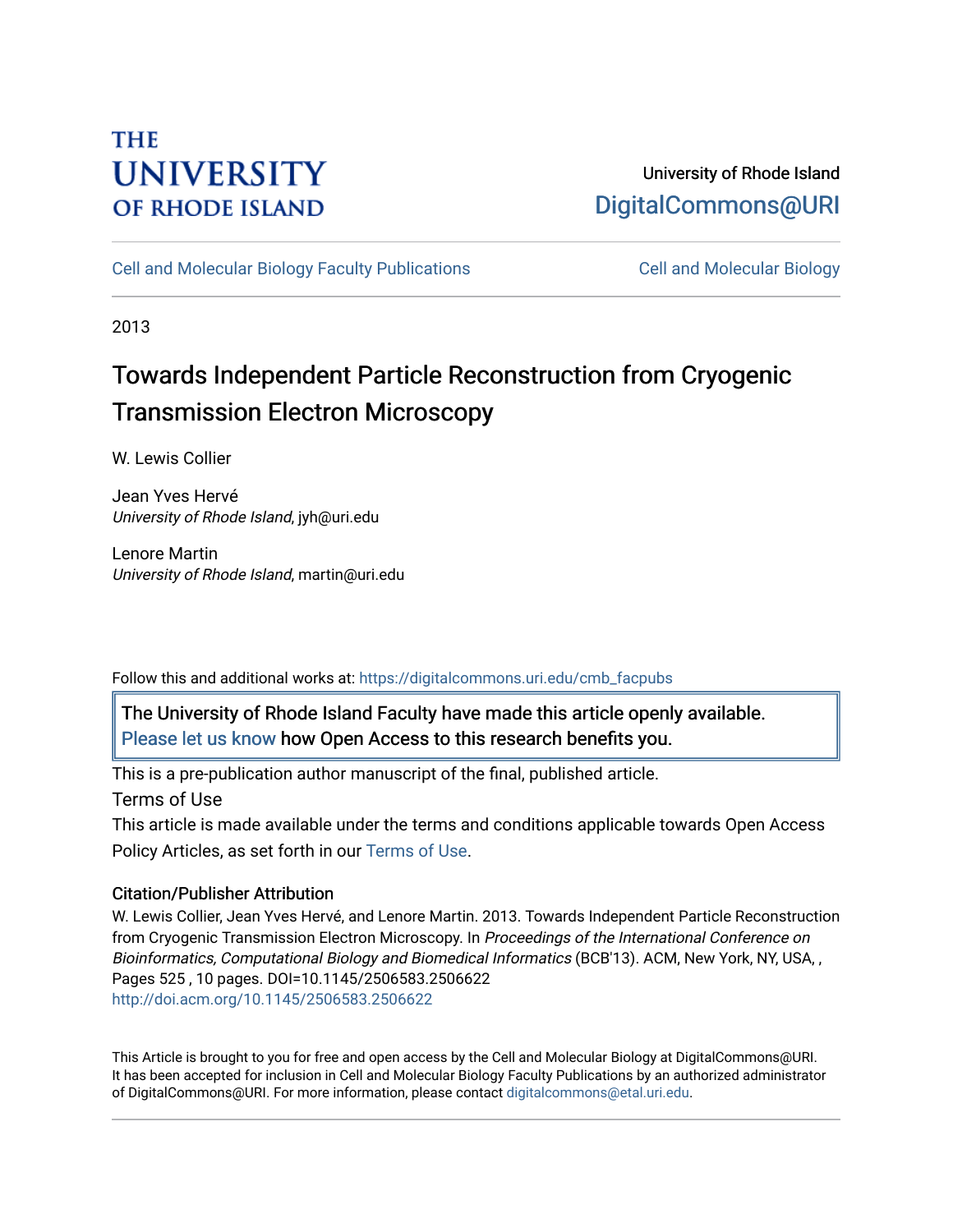## **Towards Independent Particle Reconstruction from Cryogenic Transmission Electron Microscopy**

W. Lewis Collier<sup>\*</sup> i-Particle Systems 86 Indian Trail Saunderstown, RI, 02874 USA LCollier@i-Particle.com

Jean Yves Hervé University of Rhode Island Department of Computer Science and Statistics Kingston, RI 02881 USA jyh@cs.uri.edu

Lenore Martin University of Rhode Island Department of Cell and Molecular Biology Kingston, RI 02881 USA martin@uri.edu

### **ABSTRACT**

Coronary heart disease is the single largest killer of Americans so improved means of detecting risk factors *before* arterial obstructions appear are expected to lead to a improvement in quality of life with a reduced cost. This paper introduces a new approach to 3-D reconstruction of *individual* particles based on statistical modeling from a sparse set of 2-D projection images. The method is in contrast to the current state of practice where reconstruction is performed via signal processing or Bayesian methods that use averaged images acquired from an ensemble of particles. As such, this new approach has its impetus in use for novel diagnostic tests such as LDL and HDL particle shape characterization. The approach is also expected to have uses in areas such as quality assurance for drug delivery nano-technologies and for general proteomic studies.

The individual particle reconstruction algorithm is based on hidden Markov models. Higher order Markov chain statistics are generated from the a priori model of the target of interest. This model can be generated from traditional methods such as single particle reconstruction and/or the underlying physical properties of the particle. The basic approach can reconstruct simple models from a single image but can be extended to include a sparse set of images taken at small rotation angles. Reconstruction results from a simple model and a sparse set (where n=1) of simulated projection images are presented.

#### **Categories and Subject Descriptors**

I.4.7 [Image Processing and Computer Vision]: Feature Management—*size and shape*; I.4.8 [Image Processing and Computer Vision]: Scene Analysis—*object recognition*; I.4.10 [Image Processing and Computer Vision]: Image representation—*volumetric*; J.3 [Life and Medical Sciences]: Biology and genetics

*ACM-BIB* '13 Washington, D.C. USA

Copyright 20XX ACM X-XXXXX-XX-X/XX/XX ...\$15.00.

#### **General Terms**

Algorithms, Experimentation, Measurement

#### **Keywords**

Hidden Markov Model (HMM), individual particle reconstruction (IPR), single particle reconstruction (SPR), proteomics, low density lipoprotein (LDL), high density lipoprotein (HDL)

#### **1. INTRODUCTION**

This paper presents initial results from research directed towards creating a 3-D reconstruction of transparent objects from a sparse set of 2-D images. Here, a limited number of orthonormal projection images of an individual transparent object is available to be used in the reconstruction processing. A classic example of the reconstruction of transparent objects is imaging of biological and nano-particles via cryogenic electron microscopy (*cryo-em*). See [30] for a historical and theoretical review of *cryo-em*. In this processing, the targets are flash-frozen from their natural state so that structure may be preserved. A *cryo-em* example from [28] of a low density lipoprotein (LDL) particle (approximately 25 nm in diameter and 10 nm in height) imaged at relatively large rotation angles is shown in Figure 1.



Figure 1: Example LDL *Cryo-em* Images of an individual particle viewed from a)  $+45^\circ$ , b) 0°, and c)  $-45^\circ$ .

This sparse projection image approach is in contrast to the currently available 3-D reconstruction techniques for transparent objects. These non-sparse methods, which include acquisition and processing of many thousands [12, 3] of individual images taken at varying spherical angles around a large population of targets, allow for a representation of the target to be reconstructed. The two methods, however, are somewhat symbiotic since the new method can provide initial models for the iterative processing for the multiple im-

<sup>∗</sup>Primary contact author

Permission to make digital or hard copies of all or part of this work for personal or classroom use is granted without fee provided that copies are not made or distributed for profit or commercial advantage and that copies bear this notice and the full citation on the first page. To copy otherwise, to republish, to post on servers or to redistribute to lists, requires prior specific permission and/or a fee.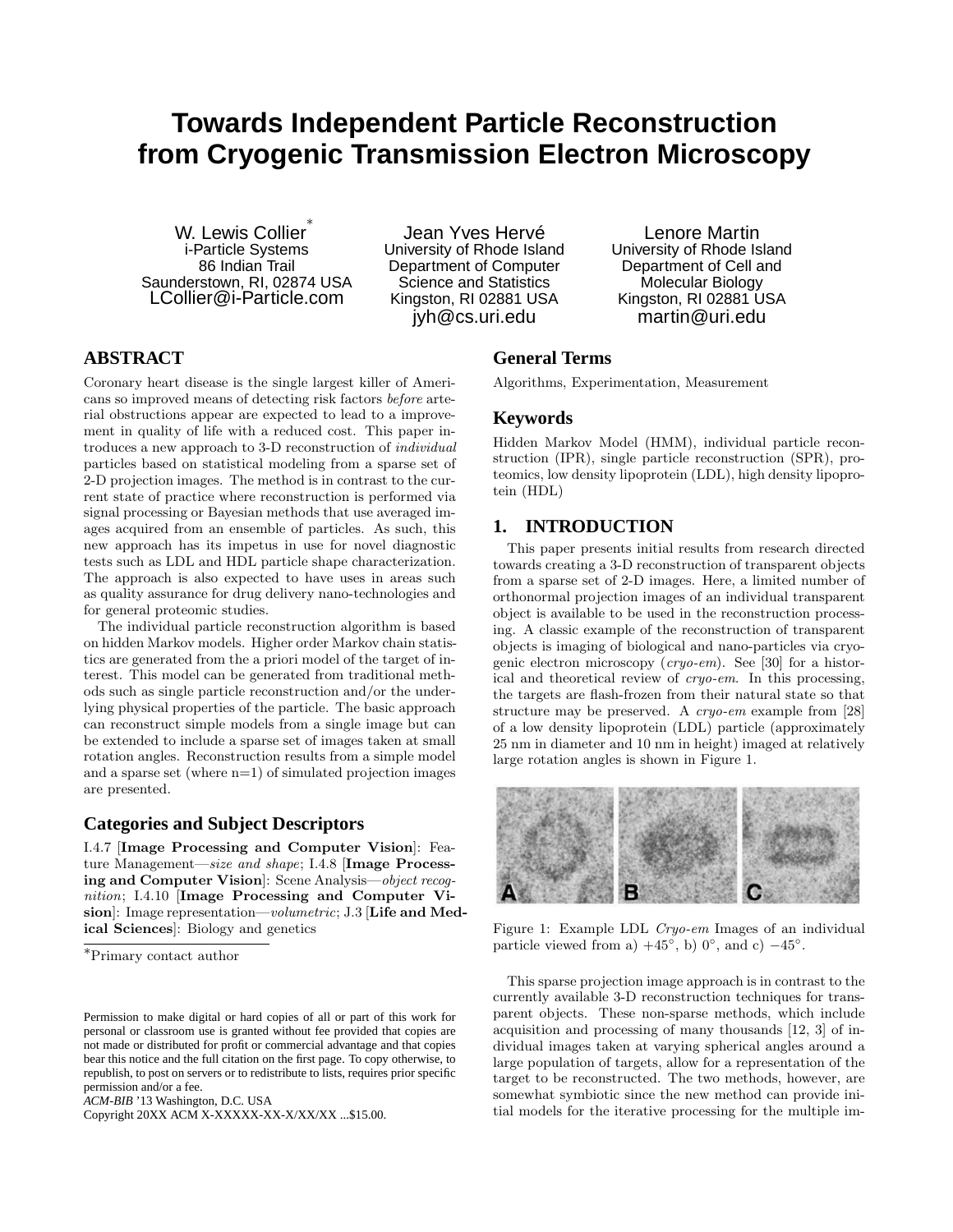age approaches while the prior methods can provide detailed models to be used in the individual particle reconstruction technique.

The remainder of this paper is organized as follows. The rest of this section provides background information. Section 2 describes the processing in the new approach. Initial results and discussion are provided in sections 3 and 4.

#### **1.1 Single Particle Reconstruction**

The current three-dimensional reconstruction techniques in electron microscopy have led to what is called "single particle reconstruction" (SPR). The visualization of biological macromolecules via SPR utilizes a uniformity assumption in order to achieve high-fidelity rendering of 3-D representations from multiple 2-D projection images. In essence, these techniques align the images and average out the sample noise and variations in the population samples by processing the various pictures of the "same" object into a single result space. As noted by Frank [10], this SPR nomenclature can be confusing since the reconstruction process traditionally uses many thousands of projection images. The name implies that a single particle class (e.g. a virus) is reconstructed and not that pictures of a just single item, are used to perform the reconstruction. It is a set of distinct images, however, that are used to reconstruct a class average from a representative ensemble of distinct particles.

While the problem of solving a SPR is a complex procedure, there are solutions. "The problem of reconstructing a 3D object from a set of 2D projections was in principle solved analytically by Radon at the beginning of the twentieth century (Radon, 1917). The principles of 3D reconstruction were re-invented in the late 1960s and early 1970s, with the introduction of computerized tomography in medicine and 3D reconstruction techniques in electron microscopy." [29]. SPR utilizes many aspects of Radon's principles in order to reconstruct nano-scale biological particles. See [16] for a treatment of the Radon transform and its application to electron microscopy processing. As is seen, the complexity is not so much in the math, per se, but in the alignment and filtering of all the images that are required to provide coverage of the entire object 3-D spatial extent. The solutions derived from SPR research allows for some simplifying assumptions in the IPR approach.

A first consideration when processing *cryo-em* images is alignment of the images. This alignment can be used in many ways but two main objectives are orientation classification for averaging and angular coverage. Averaging is used to reduce the tens of thousands of images to a subset that has reduced noise characteristics. Angular coverage is used in SPR to prevent "holes"in the reconstruction analysis by ensuring that samples provide coverage across a suitable portion of the full range of spherical angle space. Alignment of such images can be handled via the Fourier-slice theorem. A complete description of the underlying mathematics can be found in [9] and other descriptions can be found in resources such as [22]. Thus, the general alignment problem has solutions that can be used for IPR.

A second issue with *cryo-em* images is correction for the imaging modality. Images generated by *transmission electron microscopy*, regardless of whether or not the sample is frozen, are not true 2-D projections of the 3-D sample space. Various artifacts and noise are present that degrade the information in the projection images. Noise can be induced from many sources but with appropriate care, these can be ignored in the presence of other factors. The two largest contributors to distortion are the contrast transfer function (CTF) and the envelope function of the microscope [7, 11]. While the shape of the CTF (see, e.g., Figure 1 in [19]) depends on several parameters such as defocus, spherical aberration coefficient, source size, and defocus spread, only defocus is a parameter that changes between images [6]. Despite the fact that information is lost at the CTF's zero crossings, there are ways to overcome this effect. A simple method of correcting is to truncate the data at the first zero crossing. However, many more robust techniques have been developed [19, 15] to estimate the CTF so that the true projection image can be recovered. Thus, for reconstruction from a limited number of images, acquisition of the proper defocus images should allow for recovery of the underlying projections to be used in the reconstruction processing from sparse images.

The several algorithms used in variations of SPR also offer model generation support for IPR. Single particle tilt series (SPTS) often do use just an individual particle as a target. By utilizing a much lower electron beam energy, SPTS allows for capture of 60 to 280 images of the same particle [8]. However, the lower energy restricts the achievable resolution so other means may be more applicable to providing an a priori model for the IPR approach. The random conical tilt (RCT) process takes advantage of the target's preferred orientation in the sample holder [21]. RCT only takes two images of the sample space; one at some desired rotation angle and the second one at a nominally untilted angle. Since the particles are in the same basic orientation in the untilted image, this image provides a "known" orientation angle for alignment processing. With only two exposures, the electron beam can be more energetic to achieve higher resolutions. In fact, only the rotated image, which has but a single exposure, is used for reconstruction so sample damage is vastly minimized as an input into the reconstruction process. The angular reconstitution (AR) method, which is summarized in [24], uses the random nature of particles in suspension in order to glean the requisite FT slices across a range of spherical angles without requiring a physical tilting of the *cryo-em* sample. An alternate version of this is the Albany Zero Tilt (AZT), which uses but a single image of the sample. The alignment and further processing is performed via a series of post processing steps. Thus, there are several existing techniques for gleaning a model of a target particle that can be used in statistical-based reconstruction techniques.

#### **1.2 Bayesian Reconstruction**

Statistical methods may also be used for reconstruction of particles from *cryo-em* images. A recent paper [13] utilizes a Bayesian method for inferring macromolecular structure from SPR-style microscopy images. Rather than modeling the target itself, this method creates an estimation of the 3-D space by observing how the projection image pixels are created by the electron beam passing through the material. The vertices of the voxels are used as the definition points of the coulomb density of the 3-D space. A trilateral interpolation of the vertices along each ray to the pixels is used as a means of statistically connecting the pixel values to the voxel densities. A probabilistic model for the pixel values from the line integration along the rays is then used to feed an iterative process for maximizing the probability that the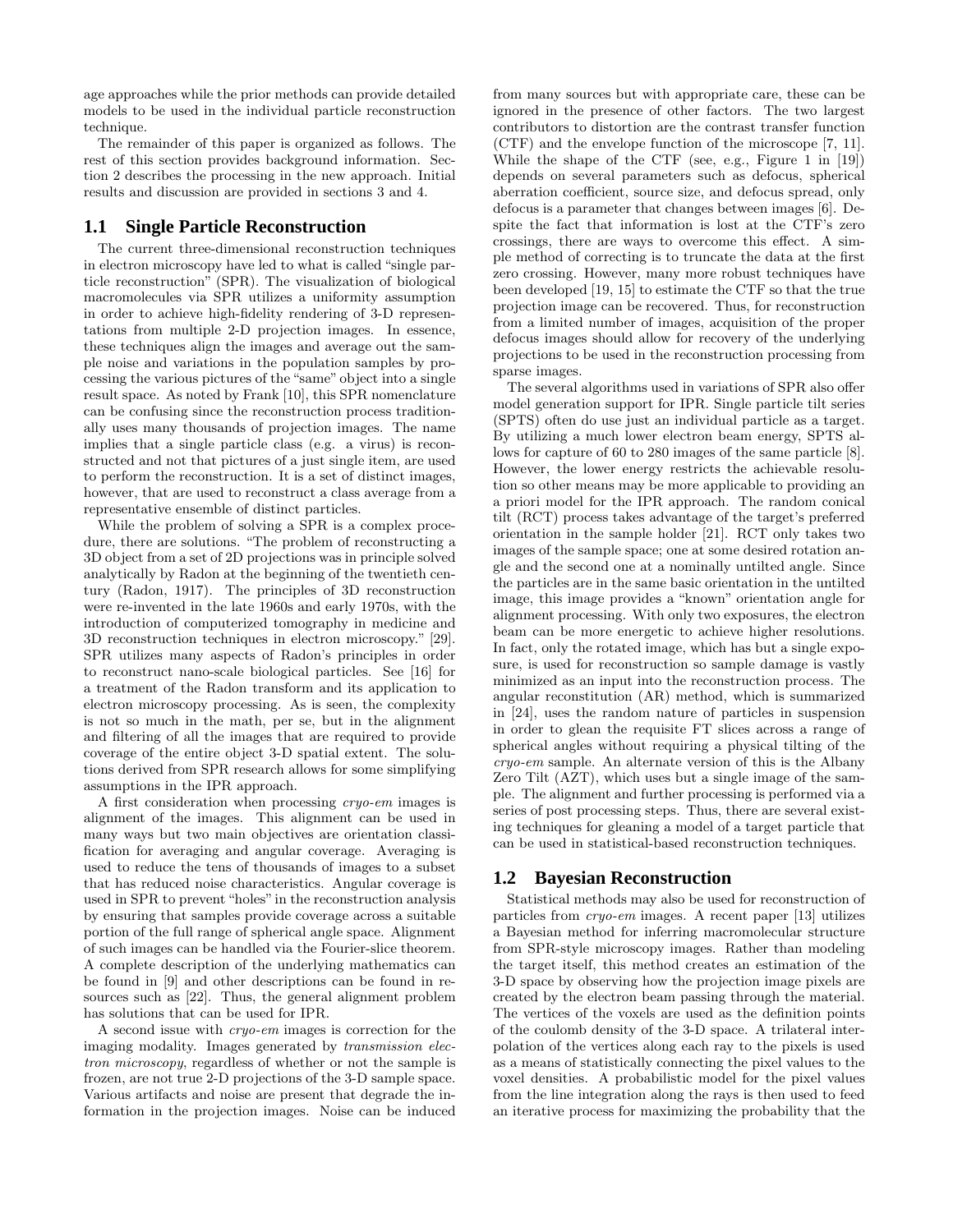vertices give rise to the given pixel values.

The images used for this processing are averaged images, much like those used for standard single particle reconstruction processing. This method also assumes that the alignment of the particles is sufficiently accurate to not unduly influence the estimate of the 3-D space. As with SPR, the averaging of the images implies a uniformity of all the particles in the ensemble class. But, the averaging can also affect the statistics of the pixel values. A pure Bayesian approach needs to understand the standard deviation of the pixel values in the images so that the probabilities of the voxels can be estimated. The paper makes an assumption that the standard deviation of the noise is the same for all pixels. As with the rotational alignment, an assumption of images corrected for microscope issues such as CTF makes sense since these are well understood. But, an assumption of constant sigma across all pixels does not seen plausible since the number of electrons received for each pixel changes based on the voxels involved in the pixel. The electron flux will clearly have an effect on the variance of the pixel values. As can be easily measured, and was shown in [5], the variance of the pixel values is not constant. Sigma of *cryo-em* pixel images was shown to range from 1 to 14 gray levels for a  $3 \times 3$  region when the mean ranged from 50 to 200. As with the size of the region over which the variance is computed, the number of images in the average also plays an important role in the measured variance. The study [13] notes that differing numbers of images used for averaging at various rotation angles was a possible cause of errors in the estimates.

This approach also has other constraints that limit its applicability. The paper uses a constraint about there only being small changes in intensity between neighboring grid points [13] . From biological inference, we know that there can be significant changes in coulomb density from voxel to voxel as atoms and molecules with various densities exist side by side. Independence is a primary concern in simplifying statistical computations. While the results shown in [13] were fairly good approximate reconstructions, from the above constraints, it is not clear if this method can be used in general practice. As with SPR techniques, it does *not* provide details of individual particles and the above issues may preclude the use of its reconstructed model as a basis prior for the new approach.

#### **1.3 LDL Particles**

While the IPR method has applications in many areas, the initial biologic targets of interest are lipoprotein particles. Thus, an understanding of the LDL particle and related research is provided to motivate the new sparse image approach.

As coronary heart disease (CHD) is the single largest killer of Americans [2], improved means of detecting risk factors *before* arterial obstructions appear is expected to lead to a improvement in quality of life with a reduced cost. Geometric parameters other than average diameters or density measurements may one day prove more important to achieving a better understanding of and prediction of heart disease risk. By allowing for efficient generation of a histogram of geometric parameters from LDL and HDL particles found in blood samples, information derived from *cryo-em* images may be correlated to observed cardiovascular state in order to assist in the determination of essential relationships between lipoprotein geometry and overall cardiovascular health. Tools that can provide these parameters can also be used for other proteomic and nano-particle studies.

The characteristic parameters of LDL *and* HDL packages are important to a better understanding and prediction of heart disease risk. Past research has suggested that geometric parameters of lipoprotein macromolecules may better correlate with cardiovascular risk than just the particle counts and the associated density of particles in the serum. In general, LDL particles that fall on the large end of the LDL particle size spectrum are tied to better health while smaller LDL particles correlate to worse health. In a study of diabetics [26], changes in the LDL sizes and plasma lipid levels accounted for part of the antiatherogenic effect of fenofibrate in type-2 diabetes. In this study, increases of only 0.98nm in average LDL diameters (which is in the range of %5 to %10 of expected particle size) showed a detectable change in atherogensis. LDL packages that are at the small end of the overall LDL size spectrum are considered to be an important cause of arterial plaque initiation that can eventually lead to heart attacks and stroke. And somewhat surprisingly, even though conventional wisdom states that HDL is "good" cholesterol, another study [18] showed that high concentrations of smaller sized HDL particles resulted in a 15-fold increase in the risk of heart disease. Newer test methods that are based upon Nuclear Magnetic Resonance (NMR) spectroscopy can provide a count of the number of LDL particles in presorted bin sizes but not actual sizes of individual LDL particles [14]. These studies imply that more is at play than just the size of the particles: shape and/or other geometric properties may be important.

Initial *cryo-em* micrograph studies [27] reported that the LDL particles may be more discoid in shape than spherical as had been previously assumed. Figure 1 shows example *cryo-em* images of an LDL particle at rotations of  $+45^\circ, 0^\circ$ , and −45◦ . This study measured the diameter and height of the discs but did not measure the thickness of the wall as seen in the projection in frame A of Figure 1. These studies, however, were difficult to carry out since they did not apply computer vision to provide a way to perform measurements on samples from a large number of objects from each image. Such a study is necessary to evaluate the effect of geometric shape parameters on overall health in a statistically significant patient sample but, to date, the necessary processing tools were not available.

Other studies have been performed in an attempt to resolve the LDL shape question, but these did not provide actual metrics on the shapes. In one study [17], computerbased analytical methods were applied to *cryo-em* images by applying a homogeneity requirement on subclasses of LDL particles. In this analysis, approximately 5600 individual LDL particles were manually divided into subclasses. Further classification reduced the data to approximately 4000 particles. These particles were further analyzed and were determined to be generally ellipsoidal in shape. Another study [25] used volume/mass ratios of High Performance Gel Chromatography (HPGC) to indirectly determine LDL shape. This study fitted data based on a geometric model of a discoid object with varying heights rather than directly from images of the macromolecules.

One of the more recent full-featured reconstructions of LDL particles was reported in 2010 [23]. This study reports a reconstructed 3-D volume that shows the shape of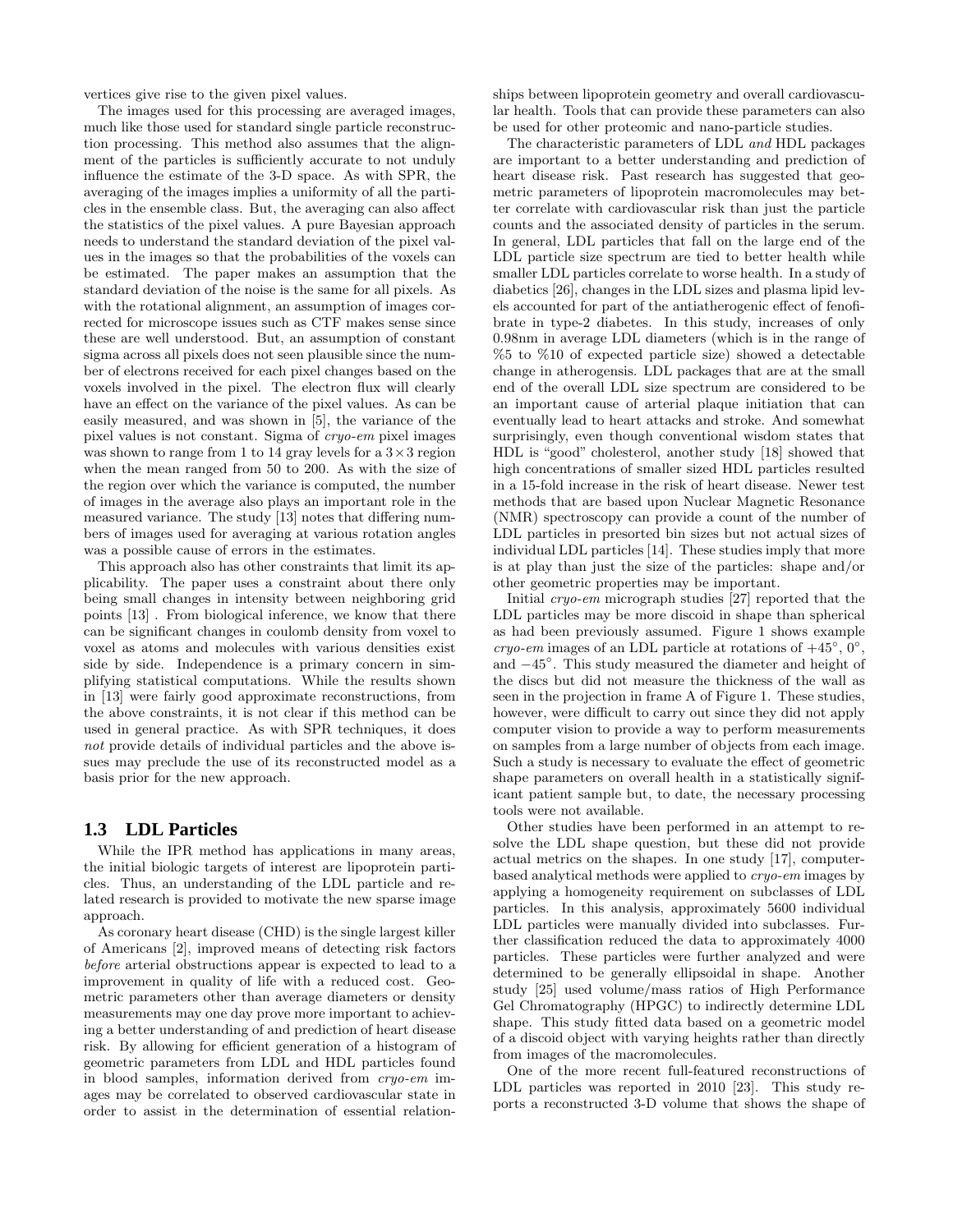LDL particles to be somewhat like a flattened walnut with a slight bump on the narrow end. In this analysis,  $\approx 8500$ particle images were selected from a pool of  $\approx 48000$  particle images to be processed. The resultant reconstructed shape is a slightly flattened ellipsoid and a size of approximately 250 Å by 240 Å by 166 Å. The detailed reconstruction from [23] (See Figure 2) also shows internal layers of alternating cholesterol esters (CE) and fatty acyl chains. The reconstruction shows a very advanced model of LDL



Figure 2: 2010 LDL *Cryo-em* Reconstruction

that can be used to understand the structure of the particle. But, this study also demonstrates a major concern with heterogeneous sample sets: about  $\approx 40000$  (or 82%) of the particles were *not* included since they were of different size or shape. These studies all used large numbers of images but resulted in but a single class average description of the biological target of interest. They do not provide a pathway to understanding the individual parameters of a large sample of proteomic particles. But, the underlying model maybe useful in processing of individual particles.

#### **2. PROCESSING**

The over-arching goals of processing with a limited set of images are to provide spatial parameter information for each individual particle and to do so in a reasonable processing architecture. As noted above, SPR processing provides a detailed ensemble average rather than details about each particle. These methods also can require multiple passes of  $O(N \log(N))$  computations for each image times the tens of thousands of images processed. The statistical-based processing shown below can provide details on each particle within very reasonable computational constraints.

#### **2.1 Software Framework**

A software framework was developed to test and analyze various reconstruction methods. The software suite is called ARTEMIS ( $\underline{A}$ -priori  $\underline{R}$ econstruction from Transmission Electron Microscope Image Sets). The major parts of this framework are a projection simulation engine and the reconstruction processing. Both processing streams make use of a common voxel space. The utility allows both the color and opaqueness of each density to be specified so that the target can be viewed showing the densities. A simple three layer disc, which emulates a simplified version of the expected LDL shape from [28], is shown in the figure but this simulated shape can be any set to any configuration programmatically or from a file. The 3-D space is then filled with the expected density (transmission coefficient) for each

voxel based on the simulated target. Voxels that are not part of the object can be left unfilled or can be set to a value to simulate the expected statistics of the buffer solution in the *cryo-em* setup. Examples of the target model and a simulated projection image is shown later in Figure 5a. The voxel space and resulting projection images are scale independent to allow for reconstruction from images taken at any scale.

The images and statistics are created from rays passing through the voxel space. The pixel value for each location in the 2-D projection is computed from the transmission losses "seen" at each pixel as the ray trace passes through the simulated target. Thus, as with the *cryo-em* equipment, darker and lighter pixel values can be determined by the amount of density in the target through which the ray passes. Likewise, the voxels intersected by the rays can be analyzed to compute statistics.

The 2-D projections of the simulated 3-D targets are generated as orthonormal projections of the voxel space onto the images. The center of the voxel space is mapped to the rotated center of the projection image. Similarly, each rotated pixel center location is projected through the target voxel space. The projection ray for each pixel is used to compute intersection lengths for each voxel that contributes to the given pixel. This process is repeated for each desired pixel in the projection image.

The computation of the simulated pixels accounts for the voxel intersection lengths, camera gain, and camera DC offset. This allows the pixel values to be scaled to match the camera output range. The computation treats each voxel as a region of constant transmission medium. The length of the intersection through a voxel is also used to adjust the transmission loss so that shorter traversal lengths have less effect than a long length. Each simulated pixel value,  $p_i$ , is expressed in Equation 1

$$
p_j = E_j \prod_{i=0}^{I} (T_i^{(L_i/L_{max})}) + C_j
$$
 (1)

where  $L_i$  is the length of the intersection of the current beam through the  $i^{th}$  voxel and  $L_{max}$  is the maximum possible voxel intersection for the overall voxel size (e.g. opposing corners). This approach follows the physics of *cryo-em* where an intersection length that approaches 0 through a region of constant density results in a transmission coefficient approaching 1 so that there is very little loss. And when the intersection length nears the maximum intersection length, a value nearer to the base transmission coefficient  $T_i$  of the voxel is used. The constants  $E_j$  and  $C_j$  provide the camera scale and offset adjustments. These constants are expected to be the same for all pixels in a projection image but are provided on a per-pixel basis in case camera distortions are to be included in the projection images. Given the transmission coefficients are all less than or equal to 1, the initial energy coefficient,  $E_i$ , also helps prevent underflow from the product of many small numbers. Additional issues such as electron beam damage, imaging noise, and CTF issues can be added to the model as required.

The utility uses projection images and reference data created by the program and generates the sequence of observations required for reconstruction of the 3-D voxel space via the HMM approach. By convention, stacks of the voxel space are used as the state sequences for the HMM. These stacks may be oriented along any of the three axes in either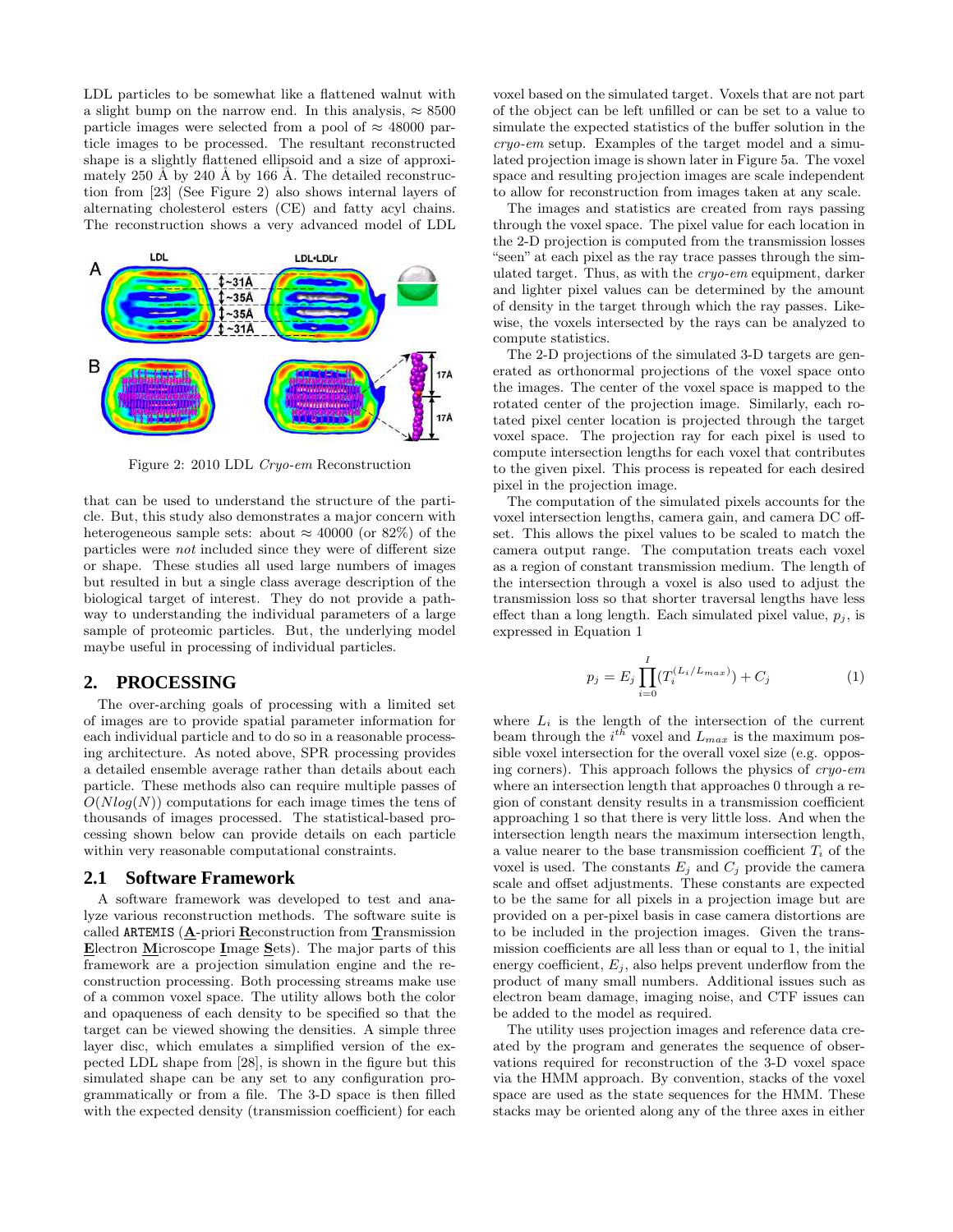the plus or minus direction. Since the most probable hidden state sequence is dependent upon the direction, this provides for six different renderings of the voxel space. Observation generation follows the same basic idea as projection image creation but the rays are based on the voxel centers rather than the pixel centers. Once the intersection with the image is determined, the observation is created from the pixel values neighboring the intersection point.

#### **2.2 Hidden Markov Models**

Hidden Markov Modeling (HMM) methods of reconstructing 3-D voxel spaces offer algorithms that do not require the exponentially scaled computations of correlation processing nor the extensive collection of images required for averaging methods such as SPR. Relationships between the observables and the underlying object can lead to estimates of the 3-D structure utilizing the relationship. Some methods, such as Bayesian methods seek to determine the most probable "explanation" of the observations given a physical model of how the observed images are created. An example of this is discussed in Section 1.2. Other methods, such as hidden Markov models, utilize an understanding of the 3-D target to help find the most probable set of states that explain the observations. An example of this processing that uses tree ring sizes to infer the most probable weather is discussed in [1].

A HMM is a form of a Bayesian network that has been in use since the late 1960's for a variety of state-machine modeling applications. See [20] for a seminal paper that provides a tutorial on HMM processing and its use in speech recognition. In a HMM, the system is modeled as a state machine that gives rise to a set of observed measurements. A representation of an HMM system is shown in Figure 3. The Markov process is denoted by the sequence of unknown



Figure 3: Representative Hidden Markov System

states  $s_t$  and the corresponding T observations are denoted by  $\mathcal{O}_t$ . While the representation of a Markov system is shown as states and observations versus time, this could just as easily be a spatial relationship so the T subscript could be  $K$ , a traditional spatial or wave number index. The probabilities of the process transitioning from state to state are denoted by  $A_{s_i,s_j}$  and the probability of a given state giving rise to an observation is shown as  $B_{s_i,\mathcal{O}_t}$ . A first order HMM (FOHMM) must also satisfy additional requirements of a) each current state only depends on prior state, b) time independence (stationary) of the model, and c) observation independence.

Note that the model as given does *not* account for all things that could affect the hidden states. In the given example [1] of tree ring widths used to infer prior weather, the tree ring sizes could be affected by the density of the forest,

or rainfall, or cloudiness. While this could be a limitation of the technique, it can also be an asset. By ignoring the other factors, the most probable state sequence is the sequence that is best explained by the factors of concern. Stamp [1] alludes to this in the example he presents based on [4]. In this example, a set of characters from the English language is modeled with just two states. As may be expected, a 50000 character sample of text is divided into vowels and consonants. But, the work in [4] was able to decipher results for models with up to 12 hidden states. Thus, other factors do not necessarily affect the results when a smaller number of factors are considered.

#### **2.3 3-D Reconstruction via HMM**

HMM processing was in investigated because of the inherent match between the requirements of the HMM processing and the desired goals of the individual particle reconstruction. These models are based on an underlying state to state relationship. The nature of biological particles implies some sort of order. For the example target particle, the well-known "states" of phosphate head group (red), lipid (green), protein (blue), and buffer (white) were chosen as a first set of states. The shape was deduced from the original images in [28]. Assuming the sample is not imaged to the point where damage occurs, the frozen nature of the imaged samples ensures that the states do not change. Due to the structure of HMM processing, state and observation independence is needed. The construction of the problem space can guarantee the necessary constraints while the efficient nature of HMM processing leads to a computationally tractable solution for reconstructing individual particles.

Basic first order Markov sequences, however, are not useful for this 3-D reconstruction. The greedy statistical nature of a FOHMM means that, in general, the voxel state that fills the majority of voxels in a stack will most likely dominate for a given observation even if the projection image is at an angle to the voxel stack. As can be seen in Figure 2, a current model of the LDL particle consists of several layers of alternating fat and cholesterol encased in the phospholipid head group shell. Which ever density prevails in a voxel stack will dominate the simple first order statistics processing. This results in a reconstruction that cannot determine the height of the particle. The reconstruction is simply a cylinder where the top slice is red then the remaining slices of the middle region are green since the green statistics dominate. It is this internal structure, however, that helps make use of higher order HMM (HOHMM) processing feasible.

HOHMM systems generally rely on additional state to state information while a FOHMM only uses the prior state; both use the observation statistics. HOHMM's can utilize more than just the prior state and have also included the chain's duration in a given state to provide more robust results. From the basic model provided, it is obvious that just using the prior two states will not provide any additional information. For example, the white to red transition in figure 5a would simply result in requiring a *white-white-red* sequence in order to make the jump from the white state to the red state at the top of the reconstructed particle. But this will only result in the top two reconstruction slices being white then the same pattern cylindrical will continue as before. Likewise, if a *red-red-green* sequence is required to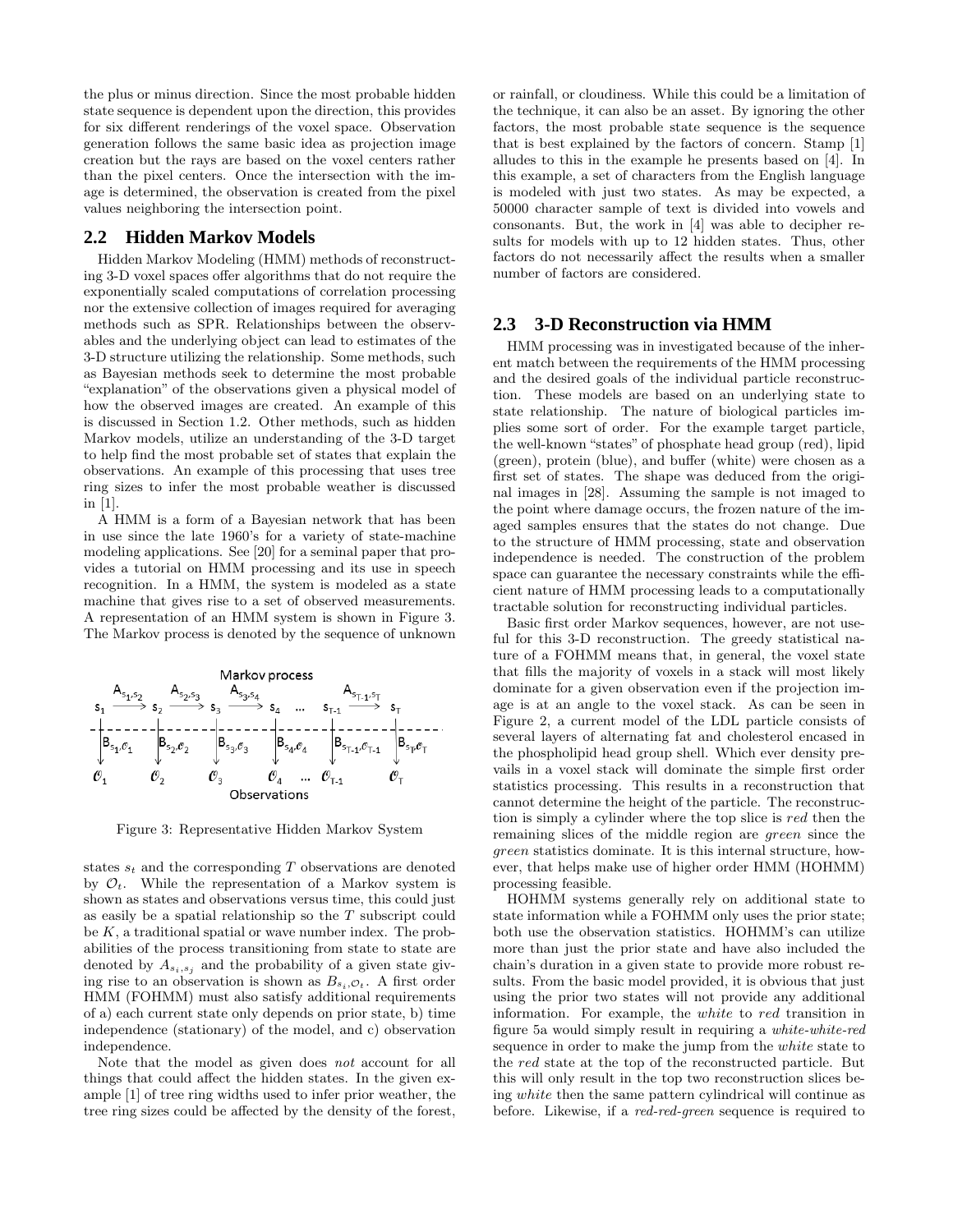get from red to green, the top band of red will now be two rows high instead of just one. Given the preponderance of green in the middle, the *green-green-green* sequence will be more probable so the same resulting stack of green in the middle will result. Even higher order models can be conjured up but this defeats the purpose of the HMM. Another metric is needed in order to help the hidden Markov chain be found.

The external buffer as well as the shell and internal layers of the simple model can be reconstructed by using a HOHMM that includes state duration in addition to prior state information. Thus, the HMM A matrix is not simply a probability that a state transitions to another state but it also includes an extent or duration component. This HMM denotes the elements of state transition matrix A by Equation 2.

$$
A(S_t, S_{t-1}, S_{t-2}) = P(S_{t-1} \to S_t | S_{t-1} \text{ is length } L_1 \text{ and } S_{t-2} \text{ is length } L_2)
$$
\n(2)

For this model, the two prior state sequence lengths provide sufficient detail to allow the HMM to determine the structure of the particle. By including external unknown states (which is effectively the vacuum outside of the frozen buffer) of length 1, the white buffer sequence is statistically determined by the top of the particle model (red). As can be seen in Figure 2, the top of the particle is not truly flat so a statistical model of the buffer lengths to the *top* of the particle needs to be deduced from the model. Likewise, all internal sections (states) of the particle can be described statistically by the preceding hidden state layer lengths. For our simple model, the two preceding state lengths were used but more complicated structures may require a higher order model.

The second order HMM that included state duration that was found to be effective in reconstructing the simple discoid target uses an extended A matrix. In this schema, the elements of the A matrix were defined as

$$
A'_{f',s_n} = P\{s_f, L_f, s_p, L_p \to s_n\},\tag{3}
$$

where  $f'$  is the 4-tuple of the  $from$  node that is defined as  $s_f$ , the *from* state,  $L_f$ , the length the chain was in the *from* state,  $s_p$ , the *previous* state,  $L_p$ , the length the chain was in the *previous* state, and  $s_n$ , which is the *next* state (*next* = *n* is used instead of  $to = t$  in order to prevent confusion with the observation step t). The new  $a(f' = \{f, L_f, p, L_p\}, n)$ values can be easily computed from the model voxel space. As with the original  $\overline{A}$  matrix, the elements of  $\overline{A}'$  are normalized so that the probability of transitions *from* each priorstate tuple state is row stochastic.

Using the state identifiers of *next\_state* ::  $n = j$  and set of states ::  $s = i$  and converting the A subscripts to generic array indicies, the basic  $\alpha$ -pass equation [1, 20] can be rewritten as

$$
\alpha_{t+1}(n) = \left[\sum_{s=1}^{N} \alpha_t(s) a(s, n)\right] b_n(\mathcal{O}_{t+1}),\tag{4}
$$

for  $1 \leq t \leq T-1$  and  $1 \leq n \leq N$ . The summation part of the equation processes all of the edges of the  $n^{th}$  trellis substructure and the loop over the set of n states computes all of the fans in the trellis to the next step. Thus, the alpha term for each possible state at the next step in the chain

 $(\alpha_{t+1}(n))$  is given by the probability that the possible next state gives rise to the observation at the next step in the chain  $(b_n(\mathcal{O}_{t+1}))$  times the sum of all the  $\alpha$  terms from the prior step in the chain multiplied by the probability that the chain can transition  $from$  state  $s = f$  to the  $n^{th}$  state. Note that while not changed here, the s index is really the from index given the trellis structure, which can be converted to make the processing a HOHMM.

The  $\alpha$  pass processing was modified to include the from and previous information. Figure 4 shows how this can be flattened to convert the HOHMM into a FOHMM. This expansion occurs since there now is a node for each tuple of {from state, from length, previous state, and previous length} instead of just the  $N$  basis states. The left side of



Figure 4: Expanded HOHMM Trellis Structure

the single trellis fan shows example from, previous nodes as 4-tuples denoted by {from, previous} state and length information. Note that some 4-tuples cannot coexist at each step in the overall trellis. For example, the first state-tuple shown cannot occur concurrently with the second state-tuple since  $S_1$  cannot be of length 1 and 2 at the same time step. However, the A probability may exist since in one area of the voxel space the  $(S_1, 1, S_2, 1) \rightarrow (S_3, 1, S_4, 1)$  transition may occur and in another area the  $(S_1, 2, S_2, 1) \rightarrow (S_3, 1, S_4, 1)$ transition may happen. The  $f, p$  state node listed at the bottom of the from side of the sub-trellis represents the extra "unknown" states beyond the voxel space. Here,  $S_{n+1}$ and  $S_{n+2}$  represent the states outside of the known voxel space and these are expected to only have lengths of 1 so there are no further 4-tuples needed for these states.

#### **3. RESULTS**

A test of this processing was performed that reconstructed the example target exactly. Figure 5 shows the original model (rotated at  $45^{\circ}$  and zoomed in to show the internal structure) in the left panel, the simulated projection image (not rotated) in the center panel, and the reconstructed particle (also rotated and zoomed) in the right panel. The HMM statistics for matrix A modeled the fact that the white buffer region was of length T,  $T_{top}$ , or  $T_{bottom}$  states. These statistics also captured the effect that the sequence of unknown of length 1 followed by a white buffer region of length  $T_{top}$  gave rise to a transition to the red state. Likewise, a sequence of white to red with appropriate lengths predicted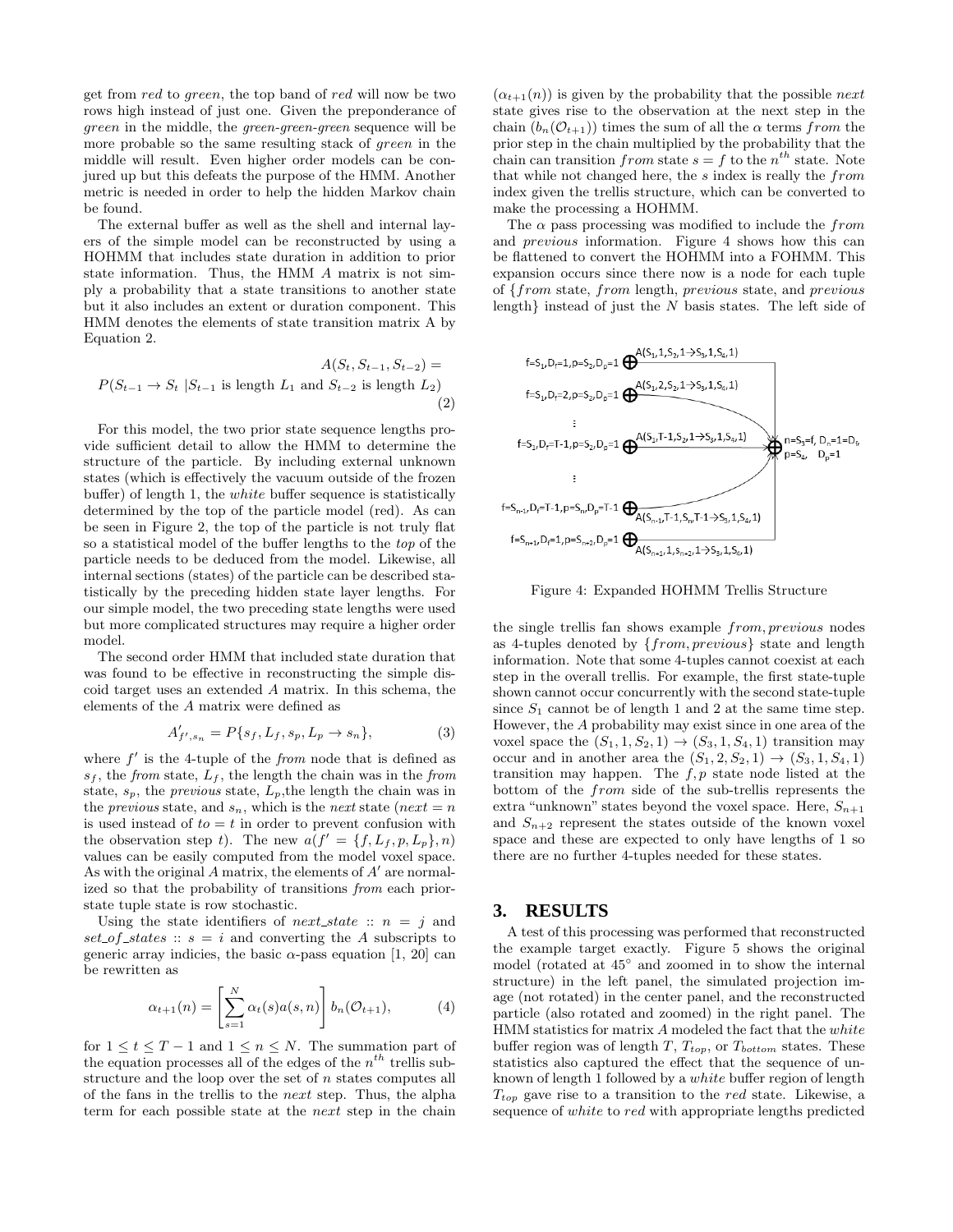a transition to either blue or green, where the selected state depended upon the associated observation value. Similarly the blue or green regions transitioned back to red then white based on the modeled sequence lengths.

This test shows that the basic processing is functioning but it does not provide any significant insights into the overall reconstruction issue for arbitrary angles. This single-pass reconstruction relies on the fact that the target was square to the reconstruction voxel space. The statistics match exactly "from the top" and there is no ambiguity of observations and states.

Additional reconstruction results were obtained by performing the HMM processing in four orthogonal directions as depicted in Figure 6. In effect, the reconstruction space was



Figure 6: Extended HOHMM Processing Directions

rotated around the z axis. The reconstruction voxel space was constructed at ±45◦ to the orientation of the modeled target in order to produce independent observations for each step in the chains (yellow boxes). The directions were chosen so as to keep the reconstruction space aligned to the rows and columns of the projection images. This artificial constraint was chosen to help with analysis; a rotation around the  $\gamma$  axis could have also been performed. The same HMM model parameters, which were deduced from the  $+y$  to  $-y$ direction for all 4 images, were used for the 4 reconstruction passes. Thus, the HMM state chains followed the directions of the black arrows.

The results of these 4 reconstructions are shown in Figure 7. As is shown, the basic particle shape is also reconstructed but with a "tail" in the trailing direction of the HMM chain. There is no "tail" on the leading edge since the statistics of the "white space" say that there can be no particle states until at least the minimum distance from the edge has been traversed by the state chain. On the trailing edge, however, the state to state probabilities *can* result in particle states, thus the tails when the observations support it. As with the external tails, the internals are also subject to distortion along the HMM state chain since the view is at an angle to the direction of the state-to-state probabilities. The detailed voxel to voxel comparison is provided in

Table 1. As is shown, the reconstruction space matches the original space to 98.76%.

| Orginial / Recon | Blue | Green | $_{\rm Red}$ | White  |
|------------------|------|-------|--------------|--------|
| Blue             | 7770 | 420   |              | 30     |
| Green            | 150  | 10365 |              |        |
| $_{\rm Red}$     |      |       | 12470        | 20     |
| White            | 1665 |       | 1110         | 240625 |

Table 1: 45◦ Reconstruction Voxel Accuracy

Since the 4 reconstructions share the same aligned voxel space, the separate results can be easily combined without the need for state interpolation or other schemes. Given the orthogonal method by which the reconstructions were generated, a simple majority scheme can be employed to deduce the final reconstruction. Since, for the most part, the tails extend along the trailing edge, each voxel is defined by the three images that are not being affected by the trailing effect. Figure 8 shows an example projection image with noise. Figure 9 shows the reconstruction merged with a



Figure 8: Projection image at 45◦ with noise added .

simple majority scheme. This reconstruction also matches the original model better than 98% but the tail artifacts have been reduced.

While the similar results with non-averaged noise may seem counter-intuitive, a look at the state-to-observation statistics gives insight into why HMM processing works. Figure 10 shows the observation to state probabilities. The left side shows the base statistics for no rotation of the voxel space. The peak at the right is for the pure buffer case; all observations are high in the gray level space. The lower two peaks are for the combined projection pixels. Thus, only a handful of observation values are allowed. The spread denotes the noise level added; if there was no noise, the allowable regions would be delta functions at the resulting projection gray levels. The right side of the figure shows the effects of rotating the voxel space. The buffer region stays clearly separated but the two peaks for the particle voxels start to merge. The HMM processing, however, uses *both*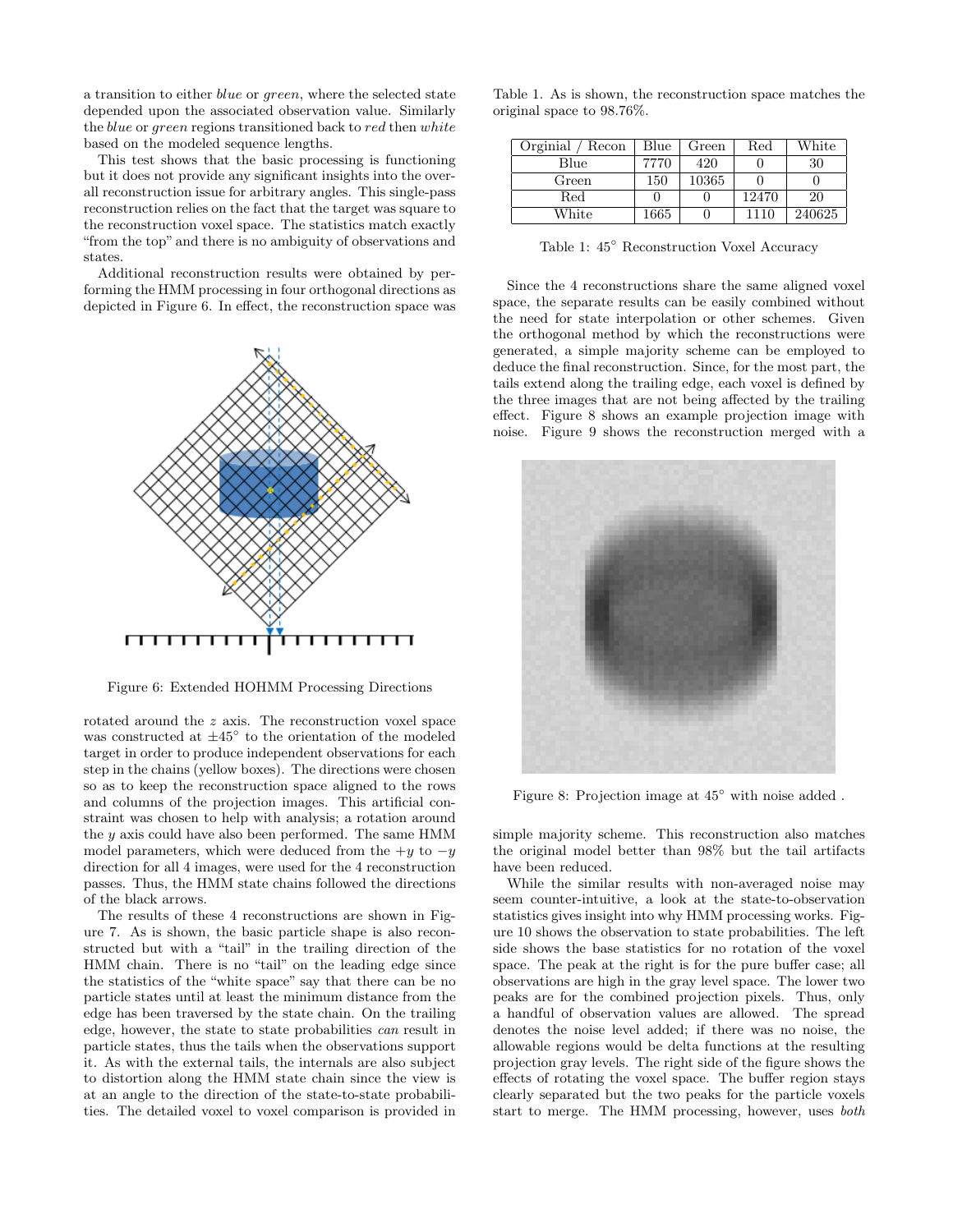

Figure 5: a) Original Discoid model, rotated to 45<sup>°</sup> and sliced to show internal structure, b) Resulting projection image taken along the Y axis, and c) HMM reconstruction results, also rotated to  $45^{\circ}$  and sliced.



Figure 7: Reconstruction results for the four rotated and non-rotated cases of a)  $X + 45°$ , b)  $X - 45°$ , c)  $Z + 45°$ , and d)  $Z - 45°$  as viewed from the  $+y$  axis.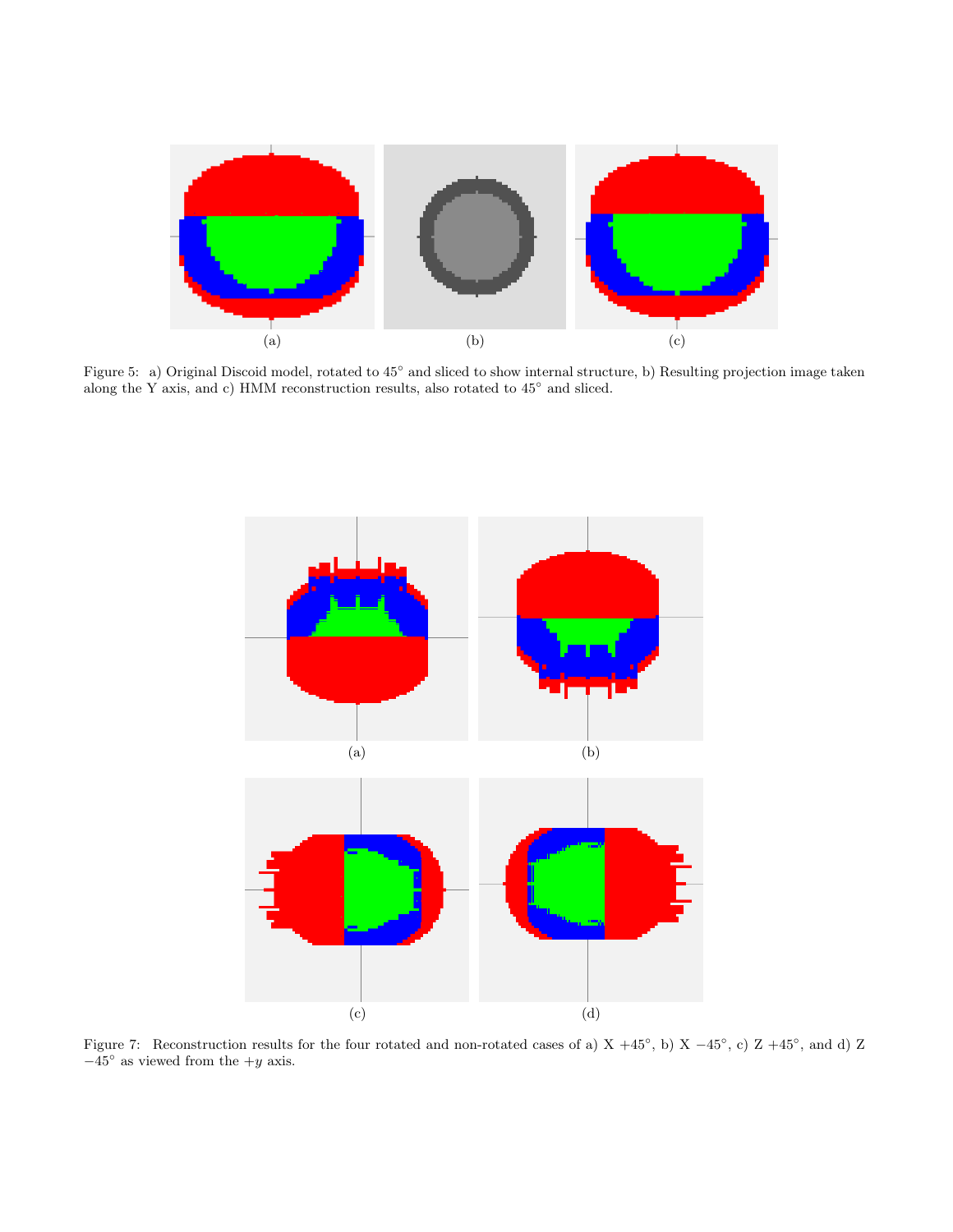

Figure 10: State (color) to observation probabilities for a) aligned voxel space and b) rotated voxel space.



Figure 9: Merged reconstruction results shown at  $45^{\circ}$  and sliced open to show the internals.

the state-to-state and state-to-observation statistics so the effect of noise is minimized.

#### **4. CONCLUSIONS**

There are many classes of problems that need individual particle reconstruction. The presented approach offers promise that a simple method that requires significantly less computational processing than the current state-of-practice methods exists. The processing shown requires on the order of a minute of processing on a modest laptop computer versus the hours of computations for existing methods. Even processing of 50, 000 separate images would require only a half day or so of computing and the results would be for each individual particle, not the ensemble average. The method described in this paper can provide reconstruction results from modeled targets and simulated projection images that match the original target better then 98% on a voxel to voxel basis. The individual particle reconstruction shown here also has an ability to work through the noise found in non-averaged images and with care in setting the contrast range of the images, it is expected that even better performance can be achieved. For problems such as medical diagnostics and quality assurance for drug delivery vesicles, the proposed IPR approach may lead to better quality and new understandings in various proteomic studies.

Further study is needed to achieve these goals. A partial list of topics for further study includes angle dependencies, size scaling, and merging schema. These, and other issues, are currently being investigated.

#### **5. ACKNOWLEDGMENTS**

Thank you to the reviewers for their helpful comments. Special thanks to Mr. Peter Morley for his assistance in development of some of the software used in this study.

#### **6. REFERENCES**

- [1] A revealing introduction to hidden markov models, Apr. 2012.
- [2] Heart diseases, Mar. 2013.
- [3] Carragher, B., Kisseberth, N., Kriegman, D., Milligan, R. A., Potter, C. S., Pulokas, J., and Reilein, A. Leginon: An automated system for acquisition of images from vitreous ice specimens. In *Journal of Structural Biology* (Oct. 2000), pp. 33–45.
- [4] Cave, R. L., and Neuwirth, L. P. Hidden markov models for english. *Hidden Markov Models for Speech* (Oct. 1980).
- [5] COLLIER, W. L. Sym analysis of cryogenic transmission electron microscopy images. In *URI CSC-581, Topics in AI: Support Vector Machines, Spring 2007, Final Project* (May 2007), pp. 1–22.
- [6] Contrast transfer function (ctf) correction, Aug. 2012.
- [7] Erickson, H. P., and Klug, A. The fourier transform of an electron micrograph: Effects of defocusing and aberrations, and implications for the use of underfocus contrast enhancement. In *Berichte der Bunsengesellschaft fur physikalische Chemie ¨* (Nov. 1970), pp. 1129–1137.
- [8] FERNÁNDEZ, J., AGULLEIRO, J., BILBAO-CASTRO, J., MARTÍNEZ, A., GARCÍA, I., CHICHÓN, F., MARTÍN-BENITO, J., AND CARRASCOSA, J. Image processing in electron tomography. In *Microscopy:*